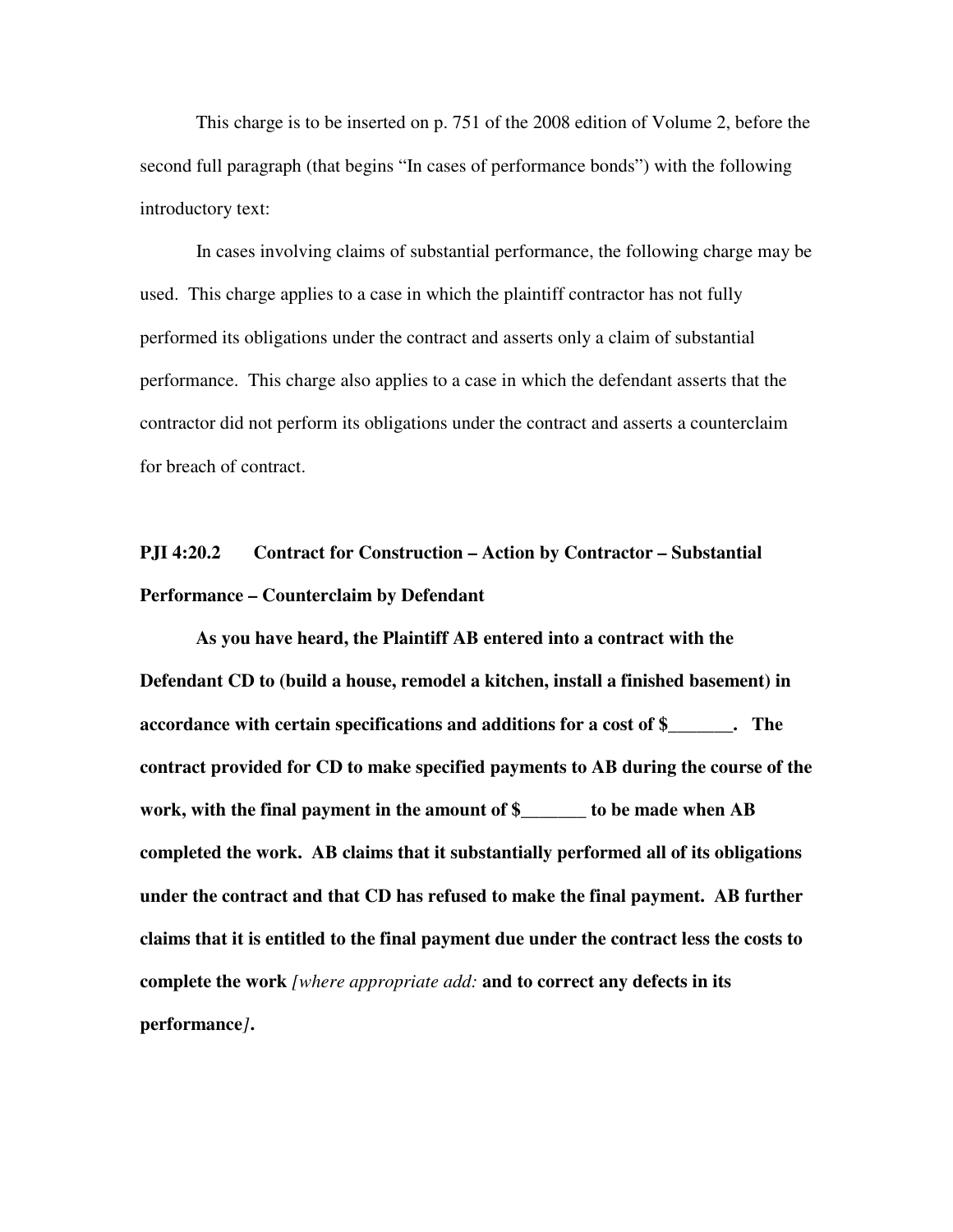**CD claims that AB did not perform the contract and is not entitled to the final payment because** *([specify defendant's claims as to work not completed or materials not supplied by AB and/or deficiencies in the work performed or materials supplied by AB])***. CD has made a counterclaim against AB in the amount of \$\_\_\_\_\_\_, which I will discuss later.** 

**You must decide whether or not AB substantially performed its obligations under the contract and is entitled to the final payment less the costs to complete the contract** *[where appropriate add:* **and to correct any defects in its performance***]***. In order to prove substantial performance, AB must show that any failure to complete the work properly was minor in nature and not intentional.** 

**In deciding whether AB substantially performed the contract, you should first compare the work AB performed and the materials AB supplied with what AB was required to do under the contract. If you find that the work not completed or the materials not supplied** *[where appropriate add:* **and the defects in the work performed or the materials supplied***]* **were minor in nature and not intentional, then you will find that AB substantially performed the contract. If you find that the work AB did not complete or the materials AB did not supply** *[where appropriate add:* **and the defects in the work AB performed or materials AB supplied***]* **were important and not minor, then you will find that AB did not substantially perform the contract.** 

**AB has the burden of proving that it substantially performed the contract and what the costs would be to complete the work** *[where appropriate add:* **and to correct any defects in its performance***]***.** 

2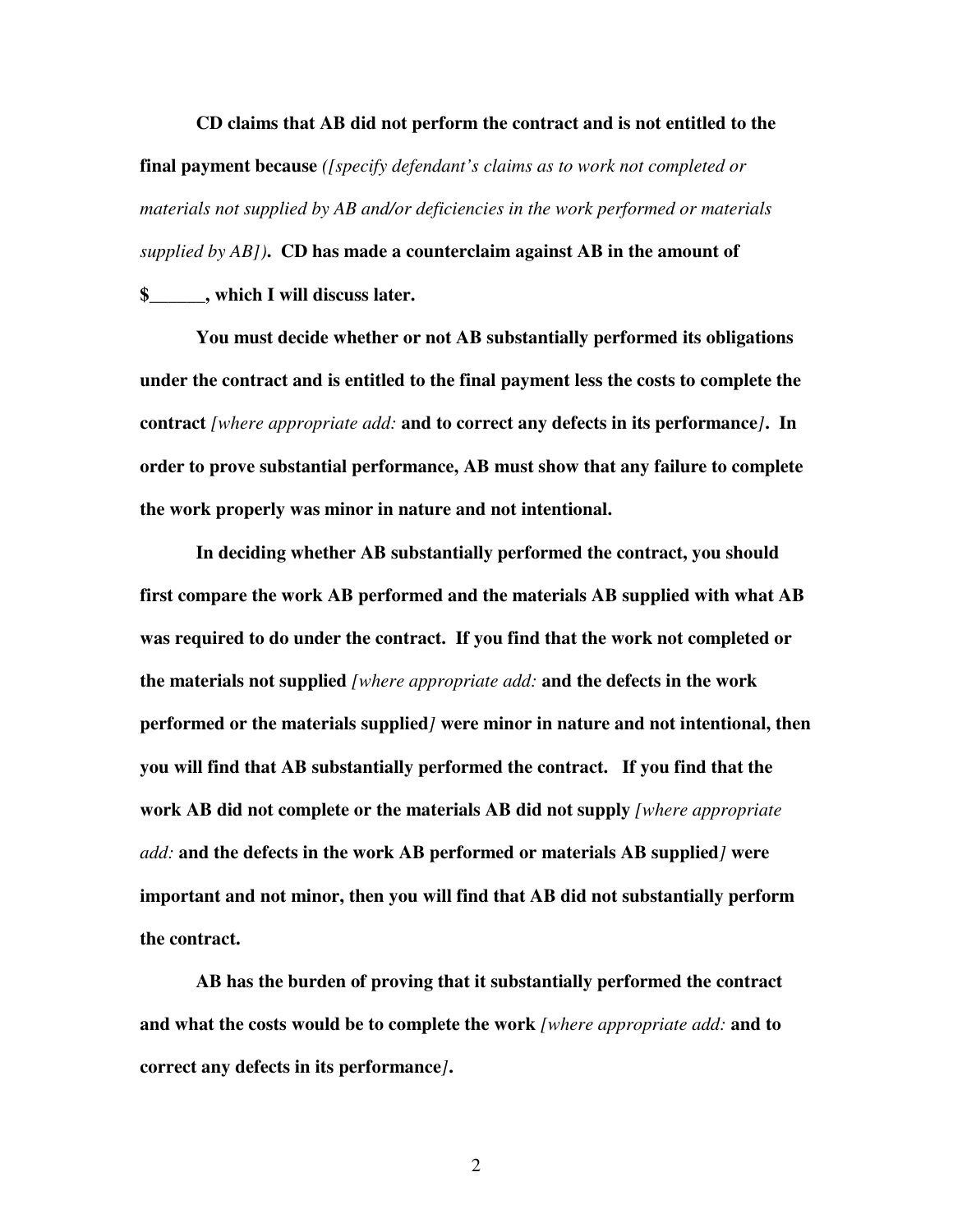**I am going to provide you with a verdict sheet** *[See PJI 4:20.2 SV]* **which will contain certain questions. Question 1 asks, "Did AB substantially perform its obligations under the contract?" If you find that AB proved that it substantially performed its obligations under the contract, you should answer "Yes" to Question 1 and proceed to Question 2. If your answer to Question 1 is "No," you should not answer Question 2 and proceed to Question 3.** 

**Question 2 asks, "What is the cost to complete AB's work and to correct any defects in it?" In answering Question 2, you will be deciding how much AB's final payment is to be reduced. Once you have answered Question 2, you should report to the Court without answering Question 3.** 

**If your answer to Question 1 was "No," that AB did not substantially perform its obligations under the contract, then you will proceed to consider CD's counterclaim and Question 3. As you have heard, CD claims that it will cost \$\_\_\_\_\_\_\_ to complete the work that AB did not perform and to correct the defects in AB's work under the contract. CD has the burden of proving (his/her/its) claim. Question 3 asks: "What is the cost to complete AB's work and to correct any defects in it?" After you answer this question, you should report to the Court.** 

**CAVEAT: If an issue as to plaintiff's intentional failure to complete the work properly is raised, an additional question is necessary: "Did AB prove that its failure to complete the work properly was not intentional?"** 

## **Comment**

 **Based on Cawley v Weiner, 236 NY 357, 140 NE 724; Jacob & Youngs, Inc. v Kent, 230 NY 239, 129 NE 889; Spence v Ham, 163 NY 220, 57 NE 412; Security Supply Corp. v Ciocca, \_\_ AD3d \_\_\_, \_\_\_ NYS2d \_\_\_, 2008 WL 795091; Garofalo Electric Co., Inc. v New York University, 300 AD2d 186, 754 NYS2d 227; Teramo &** 

3